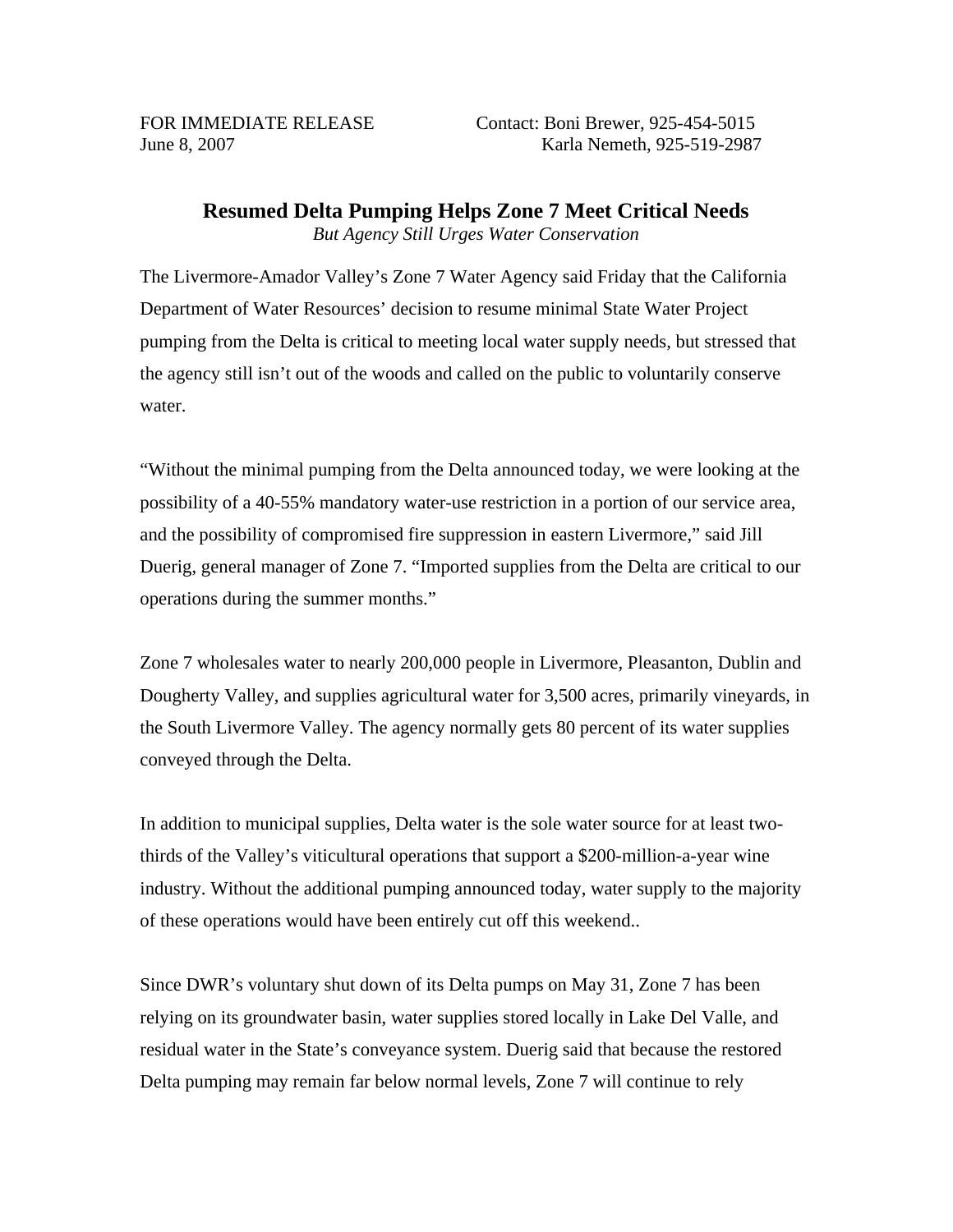primarily on its emergency groundwater supplies to meet water demand throughout the service area. The agency is working with its water retailers -- the cities of Pleasanton and Livermore, California Water Service Company, and the Dublin San Ramon Services District -- to develop contingency plans to meet water demands under a variety of reduced Delta pumping scenarios that may extend into the future. This could include near-term actions to blend Zone 7's groundwater supplies with those of our retailers for distribution throughout the system to meet demands.

Zone 7 also is considering accelerating construction of its planned additional groundwater wells, as well as that portion of the future Altamont pipeline that will run through Livermore in order to enhance distribution of available supplies.

Currently, Zone 7 is asking its customers to voluntarily reduce water consumption by at least 10 percent through such actions as reduced outdoor watering of lawns, repair of leaking sprinkler heads and household plumbing, and turning off the hose when not needed during car-washing. Customers are encouraged to contact their individual retailers for more information on things they can do to reduce use by 10 percent.

In a voluntary, preventive move, the state shut down its Delta pumps on May 31, 2007 to help protect the endangered Delta smelt, which were clustered in the immediate vicinity of pumping plants in the San Francisco/Sacramento San Joaquin Bay-Delta (Delta). The adjacent federal pumps (Central Valley Project), still in operation, have not taken any smelt during the past 10 days, indicating the fish have started migrating away from the area.

As reported recently, the Delta smelt have sharply and precipitously declined in numbers. Potential causes currently being explored by scientists include invasive species, toxics, power plant operations, local diversions by farmers, and Delta pumping operations. However, a definitive factor for the fish decline has not yet been identified. The SWC has demanded that the State Legislature direct other responsible state agencies to move quickly to consider those other stressors and immediately implement protective measures.